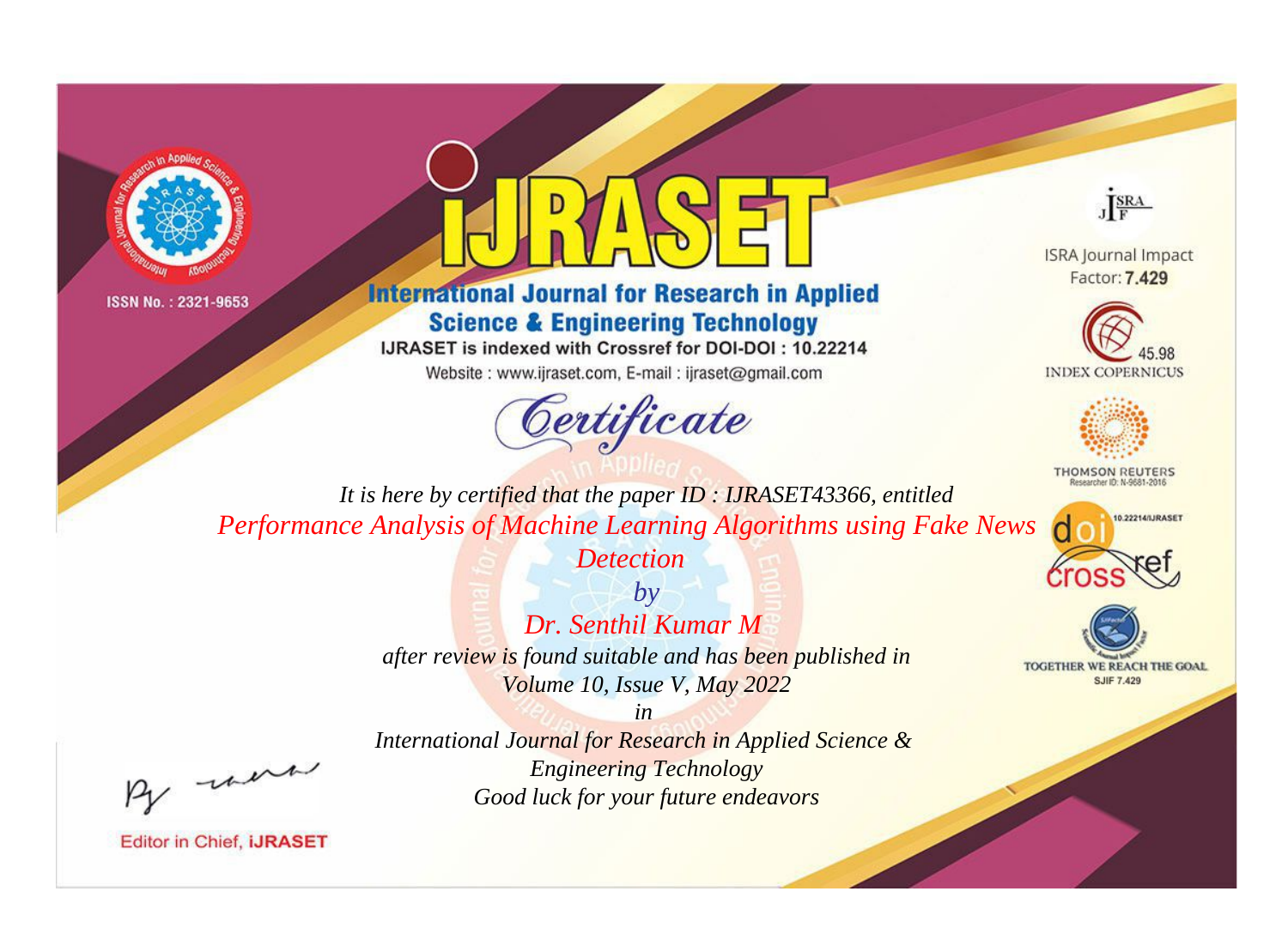



## **International Journal for Research in Applied Science & Engineering Technology**

IJRASET is indexed with Crossref for DOI-DOI: 10.22214

Website: www.ijraset.com, E-mail: ijraset@gmail.com



JERA

**ISRA Journal Impact** Factor: 7.429





**THOMSON REUTERS** 



TOGETHER WE REACH THE GOAL **SJIF 7.429** 

It is here by certified that the paper ID: IJRASET43366, entitled Performance Analysis of Machine Learning Algorithms using Fake News

> **Detection**  $b\nu$ Mr. Sakthivel S after review is found suitable and has been published in Volume 10, Issue V, May 2022

 $in$ International Journal for Research in Applied Science & **Engineering Technology** Good luck for your future endeavors

were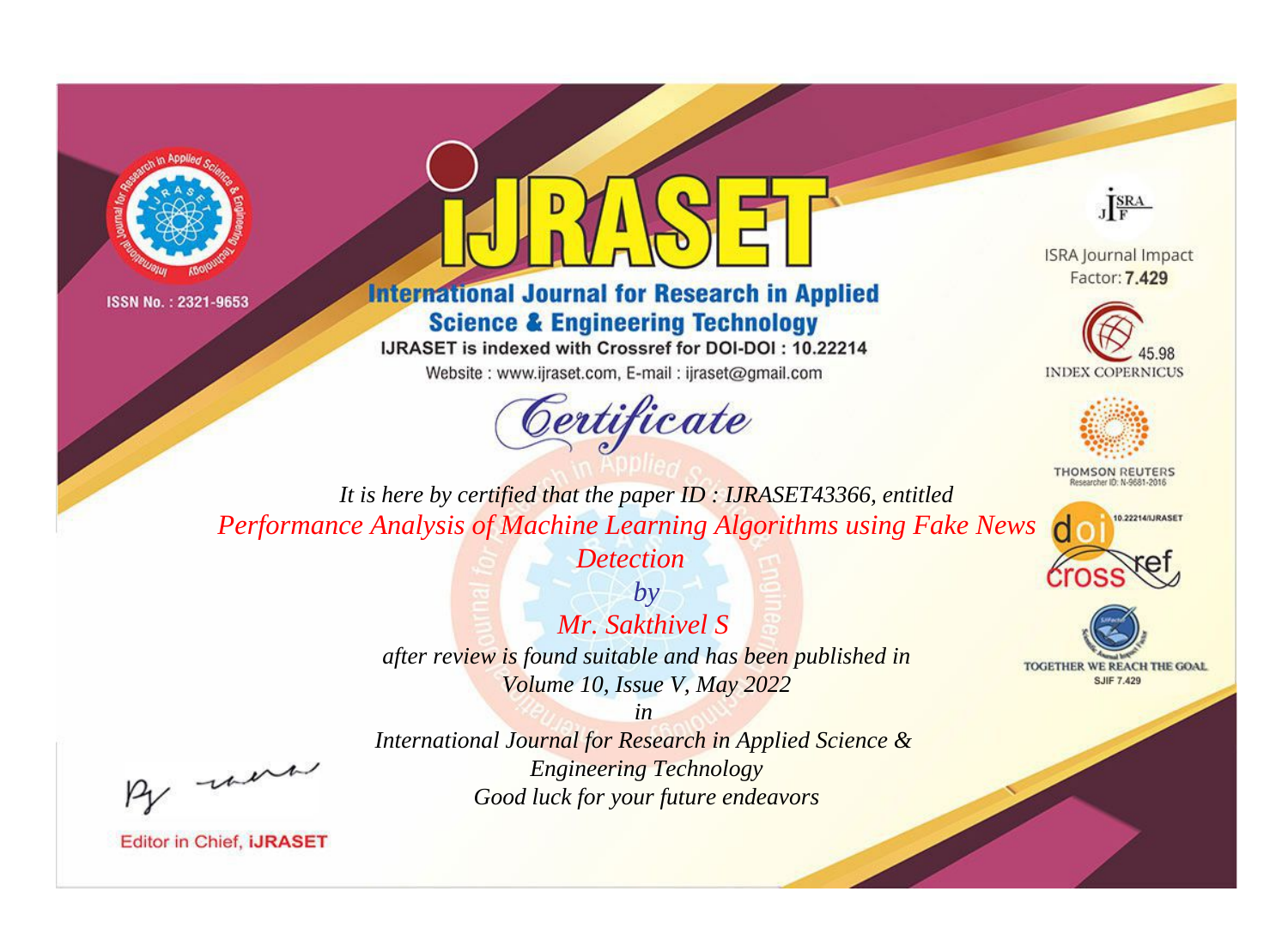



## **International Journal for Research in Applied Science & Engineering Technology**

IJRASET is indexed with Crossref for DOI-DOI: 10.22214

Website: www.ijraset.com, E-mail: ijraset@gmail.com



JERA

**ISRA Journal Impact** Factor: 7.429





**THOMSON REUTERS** 



TOGETHER WE REACH THE GOAL **SJIF 7.429** 

It is here by certified that the paper ID: IJRASET43366, entitled Performance Analysis of Machine Learning Algorithms using Fake News

> $b\nu$ Mr. Sasitharan M after review is found suitable and has been published in Volume 10, Issue V, May 2022

**Detection** 

were

International Journal for Research in Applied Science & **Engineering Technology** Good luck for your future endeavors

 $in$